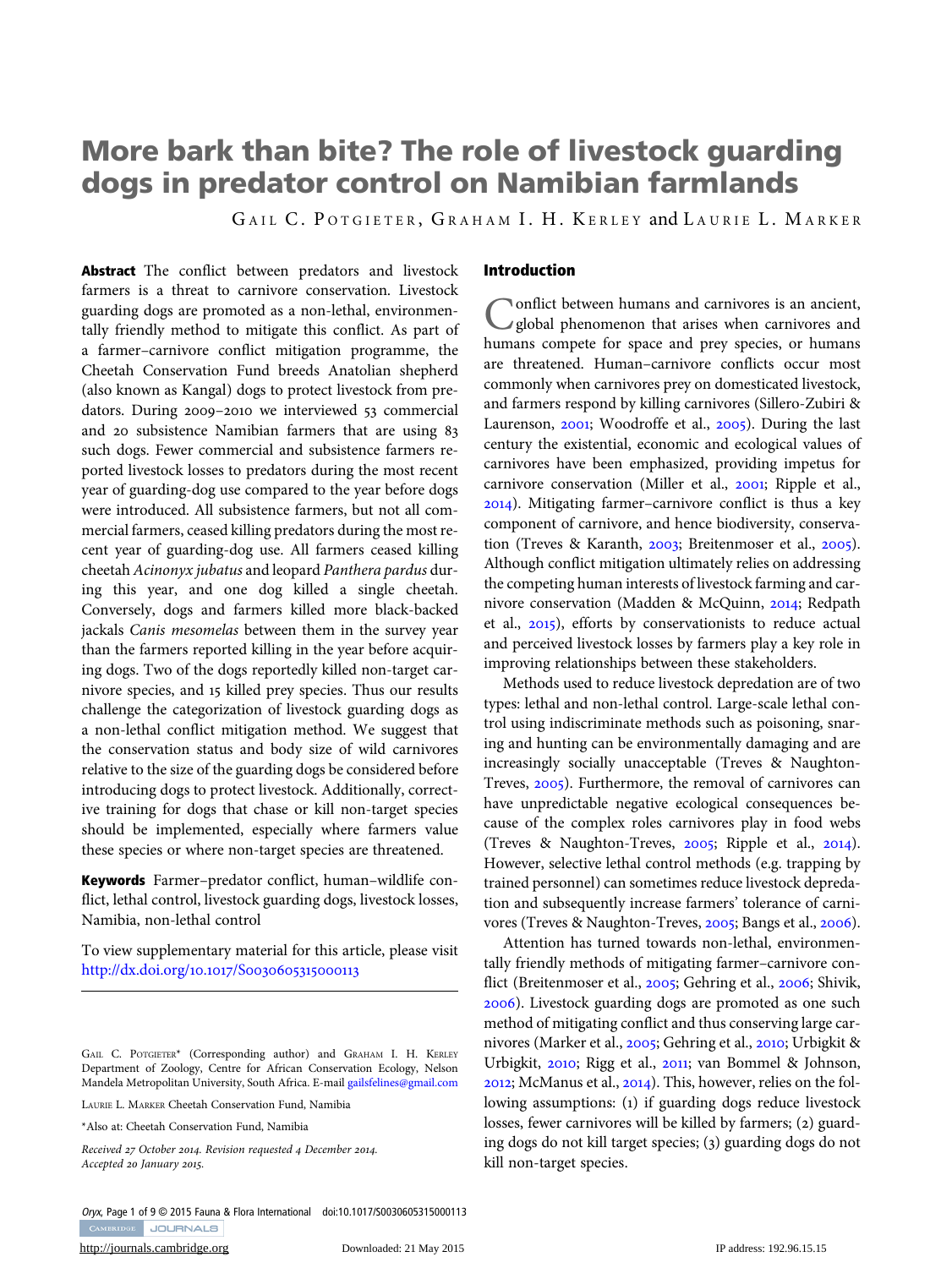In Namibia most guarding dogs placed on farms by the Cheetah Conservation Fund have reduced livestock losses (Marker et al.,  $2005$ ; Potgieter et al.,  $2013$ ). This is similar to results for other countries where guarding dogs have been introduced or studied as a traditional means of protecting livestock (Rigg et al., 2011; van Bommel & Johnson, 2012; McManus et al., 2014). However, there are many examples of differences in farmers' attitudes and their behaviour towards carnivores, and livestock losses may not be an accurate predictor of carnivore killing by farmers (Marker et al., 2003; Treves & Karanth, 2003; Selebatso et al., 2008; Thorn et al., 2012). Furthermore, commercial and subsistence farmers differ in terms of their tolerance of carnivores, and their propensity to kill carnivores on their farms (Marker et al., 2003; Romañach et al., 2007; Inskip & Zimmermann, 2009). Consequently, although livestock guarding dogs may reduce livestock losses, they may not cause farmers to abandon lethal control methods. The first question addressed in this study was whether the use of livestock guarding dogs changed the behaviour of commercial and subsistence farmers towards carnivores in Namibia.

Historically, Namibian farmers have removed the largest-bodied predators, lion Panthera leo and spotted hyaena Crocuta crocuta. However, cheetah Acinonyx jubatus  $(21-64 \text{ kg})$  and leopard Panthera pardus  $(17-90 \text{ kg})$  persist in most areas and have thus assumed apex predator roles (Marker-Kraus et al., 1996; mass ranges from Hunter & Barrett, 2011). These two species are protected under Namibian law, although it is legal to kill them in defence of human life or livestock (Ministry of Environment and Tourism, 1975). In contrast, black-backed jackal Canis mesomelas (6-11 kg) and caracal Caracal caracal (6-26 kg) are mesopredators that are not protected by law, occur widely throughout southern Africa, and are killed in high numbers (Skinner & Chimimba, 2005; Stadler, 2006). Leopard, cheetah, caracal and black-backed jackal are the most commonly reported species to cause sheep and goat losses in southern Africa (Marker et al., 2003; Balme et al., 2009; Thorn et al., 2012), and were thus categorized as target predators in our study. Other species capable of killing livestock in our study area (domestic dogs and baboons) were included as target predators when killed by livestock guarding dogs, but farmers were not asked whether they had killed these species.

Anatolian shepherd (also known as Kangal) dogs are large-breed livestock guarding dogs (adult mass 25-50 kg) that have the potential to act as introduced large carnivores. The Kangal dog, in particular, has been reported to kill wolves in Turkey and is thus recommended for protecting livestock against large carnivores (Urbigkit & Urbigkit, ). Although there are anecdotal reports of guarding dogs fighting with and/or killing target predators (see Urbigkit & Urbigkit,  $2010$ , for a review), this is the first attempt at quantifying the number of target predators killed by guarding dogs. We compared interactions between livestock guarding dogs and target predator species with respect to their conservation status (protected or non-protected) and body size. Our second question therefore is whether livestock guarding dogs kill target predator species and, if so, how this relates to predator killing by farmers.

Non-target species may be small-bodied carnivores that do not prey on goats and sheep (e.g. African wildcat Felis silvestris, a non-protected carnivore that may prey on poultry, which were not guarded by the dogs in our study), or prey species such as wild ungulates. Livestock guarding dogs have been proposed as a non-lethal method for keeping potentially disease-transmitting ungulates away from livestock (Gehring et al., 2010). However, free-ranging domestic dogs (i.e. dogs that are not controlled; Vanak & Gompper, 2009) can present a threat to ungulates by killing or harassing them (Young et al., 2011; Silva-Rodríguez & Sieving, 2012). We questioned respondents about whether they had witnessed their dogs killing non-target species and, if so, how many animals they witnessed being killed. In the same questionnaire (Supplementary Material) respondents were asked whether their dogs exhibited behavioural problems, such as chasing wildlife. Although wildlife chasing by purebred guarding dogs has been studied previously (Marker et al., 2005; Gingold et al., 2009), surveys that ask explicitly whether these dogs kill non-target species, and how many animals they kill, have not been conducted (but see Sepúlveda et al., 2014, for mixed-breed guarding dogs). In Namibia farmers have the right to hunt common prey species occurring on their farms for meat and/or profit (Richardson,  $1998$ ; Naidoo et al., 2010). Consequently, farmers have negative views of dogs killing valuable wildlife. Our third question is whether livestock guarding dogs kill nontarget species.

Previously we have examined the use of livestock guarding dogs from the perspective of Namibian livestock farmers, thus confirming the role of these dogs in livestock protection (Potgieter et al., 2013). Here we aimed to evaluate the use of these dogs in terms of carnivore conservation, and more specifically to answer the above three questions. Importantly, these questions address the fundamental assumptions of the non-lethal role of guarding dogs, and identify potential unexpected consequences of management interventions.

### Study area

Most of the livestock guarding dogs studied were placed on farms in the central region of Namibia [\(Fig.](#page-2-0) 1) through the Cheetah Conservation Fund's Anatolian shepherd breeding programme (see Marker et al., 2005, for details). This programme was initiated to reduce farmer–carnivore conflict in

Oryx, Page 1 of 9 © 2015 Fauna & Flora International doi:10.1017/S0030605315000113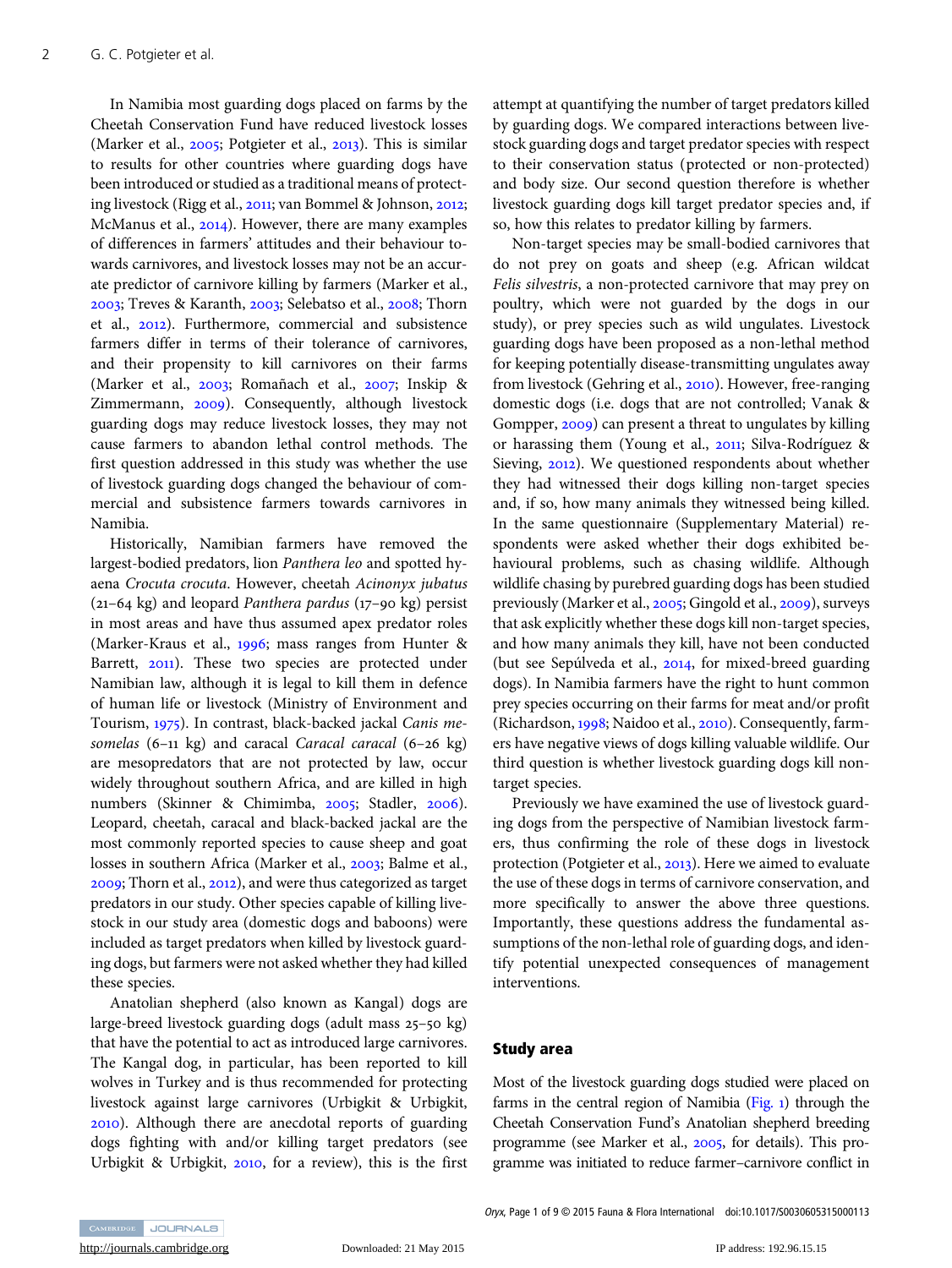<span id="page-2-0"></span>

FIG. 1 Locations of subsistence and commercial farms in Namibia that received livestock guarding dogs via the Cheetah Conservation Fund. The shaded area on the inset indicates the location of Namibia in Africa.

Namibia, with particular emphasis on cheetah conservation (Marker et al., 2005). Consequently, dog placements were prioritized in the central region, which supports the core cheetah population in Namibia (Marker-Kraus et al., 1996).

The Cheetah Conservation Fund makes guarding dogs available to both commercial and subsistence farmers. The  $8<sub>3</sub>$  dogs in this study belonged to  $7<sub>3</sub>$  farmers ( $5<sub>3</sub>$  commercial and 20 subsistence). All of the commercial farmers owned their land (i.e. freehold farms), whereas the subsistence farmers were either on government-owned communal land  $(14)$  or resettlement farms  $(6)$ . Resettlement farms are former freehold farms that were bought by the government and subdivided; farmers that lease these subdivisions from the government are known as resettled farmers (Odendaal, ). As resettled farmers lease only a portion of a fullsized commercial farm, they use their livestock as a means of subsisting rather than for commercial purposes (Odendaal, 2005). Consequently, we included resettled farmers in the subsistence farmer category.

Livestock farms in the central region of Namibia (Fig. 1) are either fenced with multiple-stranded stock fences (all commercial farms and resettled farms) or unfenced (communal farms). Fences are typically porous to wildlife, which are thus able to move freely within and between the farms.

## Methods

All livestock guarding dogs were raised with livestock and placed with the flock they protected from 8 weeks of age, following established training methods (Lorenz & Coppinger, 1996; Dawydiak & Sims, 2004). None of the dogs were bred or placed for the purposes of this research. Each farmer who receives a dog signs a consent form that allows the Cheetah Conservation Fund to visit the farms regularly to evaluate the dogs, and confiscate dogs that are mistreated or malnourished.

Eighty-three guarding dogs  $> 6$  months of age (mean age  $39 \pm SE$  3.3 months) were assessed during March 2009– September 2010 on routine farm visits. Seventy-three of the dogs were the only purebred guarding dogs working at their respective farms. Ten dogs were placed with farmers that had already received a dog from the Cheetah Conservation Fund. Six of these dogs did not guard the same livestock as the previously placed guarding dog but guarded other herds on the same farm. The other four dogs worked with the previously placed guarding dogs to guard the same herds.

All of the sheep and goats guarded by the dogs in this study  $(n = 83)$  were herded into enclosures at night, and  $(67)(81%)$  of the dogs worked with a herder during the day. The dogs were thus restricted to parts of the farms that were within walking distance of the night-time enclosures. Apart from two exceptional instances (one involving a cheetah, another a caracal), all of the reported incidents of dogs killing predators occurred during the day, outside the nighttime enclosures. Besides the four guarding dogs that worked with previously placed dogs,  $54$  (68%) of the remaining dogs in the study had some interaction with other farm dogs. The farm dogs were usually small mixed-breed dogs belonging to the herders that worked with the purebred guarding dogs.

The farmers were contacted by telephone prior to our visits, to obtain permission to access their land; none refused permission to visit their farms or conduct interviews. Respondents (farm owners or farm employees working with the dogs) were interviewed using a standard questionnaire (Supplementary Material). Farmers that receive dogs from the Cheetah Conservation Fund are not required to cease killing predators (Marker et al., 2005). The respondents thus had little reason to respond dishonestly to the questions about farmers killing predators. Respondents were questioned regarding livestock loss and predator killing during the year prior to introducing their guarding dogs (hereafter, before the dog) and the year prior to the interview (hereafter, since the dog).

As the farmers' predator-killing strategies may have changed after receiving the first guarding dog, questions regarding predator killing by farmers were excluded for the dogs placed on farms that had already received a dog from the programme. However, questions regarding livestock losses and the killing behaviour of the guarding dog were

Oryx, Page 1 of 9 © 2015 Fauna & Flora International doi:10.1017/S0030605315000113CAMBRIDGE JOURNALS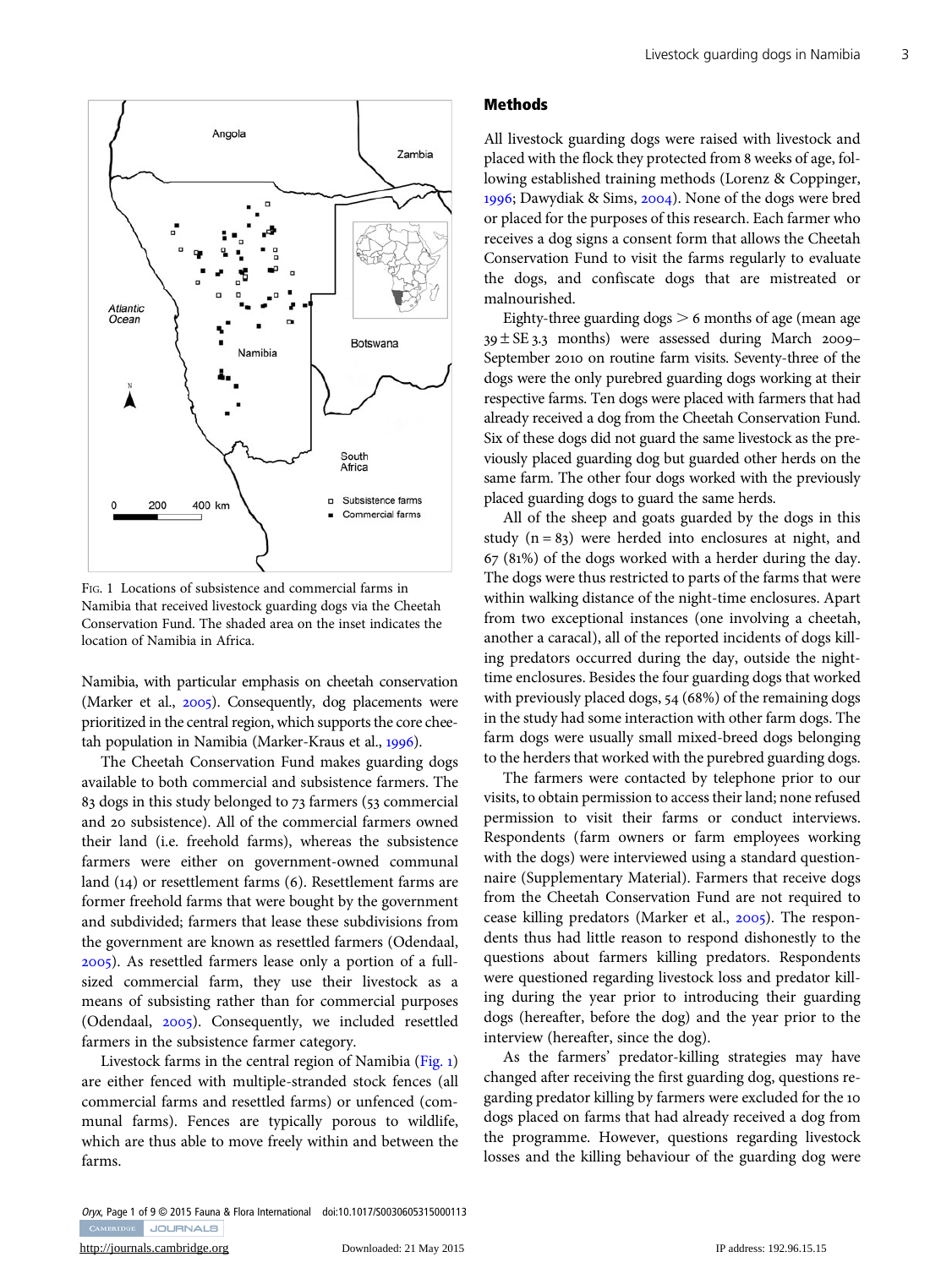excluded only for the four dogs that were placed in the same herd as another guarding dog. Uncertain responses were treated as missing data, which reduced the sample size for some analyses as answers were required for questions relating to both before the dog and since the dog for inclusion in the paired analyses. Some respondents were certain their dog had killed particular species but could not give exact numbers killed; these responses were excluded from the analyses, to be conservative. Consequently the sample sizes varied for each of our analyses according to the number of respondents who were able to provide enough information for each question.

Non-target carnivores killed by livestock guarding dogs were categorized as those species that are not verified killers of sheep and goats. The prey species reportedly killed by the dogs were categorized according to their value to farmers. Among antelope species, springbok Antidorcas marsupialis and larger antelopes were considered more valuable. Common duiker Sylvicapra grimmia, smaller antelopes, and warthog Phacochoerus africanus were considered less valuable species. Mammals  $\lt$  4 kg (e.g. hare, mongoose) were not included in our analysis, as encounters between the dogs and small mammals were less likely to be noticed by respondents. Cases of suspected wildlife killing were excluded, as the respondents could not be sure whether the dog was the killer, or which species had been killed. Given the distances between farms where the dogs were placed  $(Fig. 1)$  $(Fig. 1)$  it was logistically impractical to verify reported killings. Consequently we relied on asking respondents questions about their reports to determine their certainty. If a respondent revealed some uncertainty about their answer we excluded it from our analyses.

All data were positively skewed and not normally distributed (Kolmogorov–Smirnov and Shapiro–Wilk tests,  $P <$  0.001). Wilcoxon signed-rank tests were therefore used for repeated measures with continuous data. Two-sided Fisher's exact tests were used for comparisons between related groups of categorical data. The data presented here are from all 73 farmers using purebred guarding dogs from the Cheetah Conservation Fund at the time of the study. Consequently, confidence intervals are not given for data quoted as percentages. McNemar's non-parametric test was used to compare the proportional data for livestock losses and predators killed before and since dogs were introduced. All statistical procedures were conducted using SPSS  $v.$  20 (IBM, New York, USA) and only results where  $P <$  0.05 were considered significant.

#### **Results**

Livestock guarding dogs and target predators

Fewer farmers reported livestock losses to all predators combined since the dogs compared to before the dogs

 $(P \le 0.001,$  [Table](#page-4-0) 1). Only reported losses to leopard on both types of farms were not reduced since the dogs  $(P = 0.38,$  [Table](#page-4-0) 1). Both commercial and subsistence farmers reported jackal as the most frequent cause of livestock losses. Fewer farmers reported losses to jackal since the dogs than before the dogs, on both types of farms  $(P < 0.001,$  [Table](#page-4-0) 1). Fewer commercial farmers reported livestock losses to cheetah and caracal since the dogs compared to before the dogs ( $P = 0.002$  and  $P = 0.007$ , respect-ively, [Table](#page-4-0) 1). Similar proportions of commercial and subsistence farmers reported losses before  $(P = 1.00)$  and since  $(P = 1.00)$  dog introduction [\(Table](#page-4-0) 1).

Of the 48 farmers that reportedly lost livestock before the introduction of livestock guarding dogs and whose predator-killing strategies were known, 31 (65%) did not kill predators before the dogs were introduced. Furthermore, 20  $(77%)$  of the 26 farmers that reported livestock losses since the dog did not kill predators. The jackal was the predator killed most frequently by both types of farmers [\(Table](#page-4-0) 1).

Combining the farm types, fewer farmers reported killing any of the target predator species since the dogs were introduced ( $P = 0.022$ , [Table](#page-4-0) 1). Similar proportions of commercial and subsistence farmers reportedly killed predators before the dogs were introduced  $(P = 1.00, Table 1)$  $(P = 1.00, Table 1)$  $(P = 1.00, Table 1)$ . During the year after receiving the dogs none of the subsistence farmers killed predators but  $12$  ( $26\%$ ) of the commercial farmers ( $n = 67$ ) continued to kill predators ( $P = 0.013$ ). A significant reduction in predator killing by farmers was found only for subsistence farmers killing all predators  $(P = 0.031)$  and jackal only  $(P = 0.031)$ ; the number of commercial farmers killing predators did not decrease significantly  $(P = 0.45)$ .

Farmers killed fewer predators since the dogs  $(1.2 \pm SE)$ 0.63) than before the dogs  $(1.8 \pm \text{SE} 0.67; z = -2.38,$  $P = 0.017$ , n = 62; [Table](#page-4-0) 2). As most of the predators killed were jackals, a similar result was found for this species, but the reductions in farmers killing other predator species were not significant ([Table](#page-4-0) 2). No cheetahs or leopards were killed by farmers since the dogs were introduced.

Forty-two of  $79 \text{ dogs}$  (53%) reportedly killed target predator species. Thirty-seven dogs  $(47%)$  reportedly killed jackals. Additionally, eight dogs (10%) reportedly killed baboons, three  $(4\%)$  caracals, two  $(3\%)$  domestic dogs, and one  $(1%)$  a cheetah. The presence of other mixed-breed working dogs did not affect whether or not the purebred guarding dogs killed predators  $(P = 0.053)$  or non-target species  $(P = 0.76)$ .

Farmers and dogs combined killed more jackal  $(3.4 \pm SE)$ o.77 per farm per year) than the farmers alone before the dogs were introduced  $(1.7 \pm \text{SE } 0.68; z = -3.15, P = 0.002, n =$ 61; [Fig.](#page-5-0) 2a). Similarly, farmers alone killed  $0.10 \pm SE$  0.06 caracal per farm per year before the dogs were introduced, whereas farmers and dogs killed  $0.19 \pm SE$  0.10 caracal per

Oryx, Page 1 of 9 © 2015 Fauna & Flora International doi:10.1017/S0030605315000113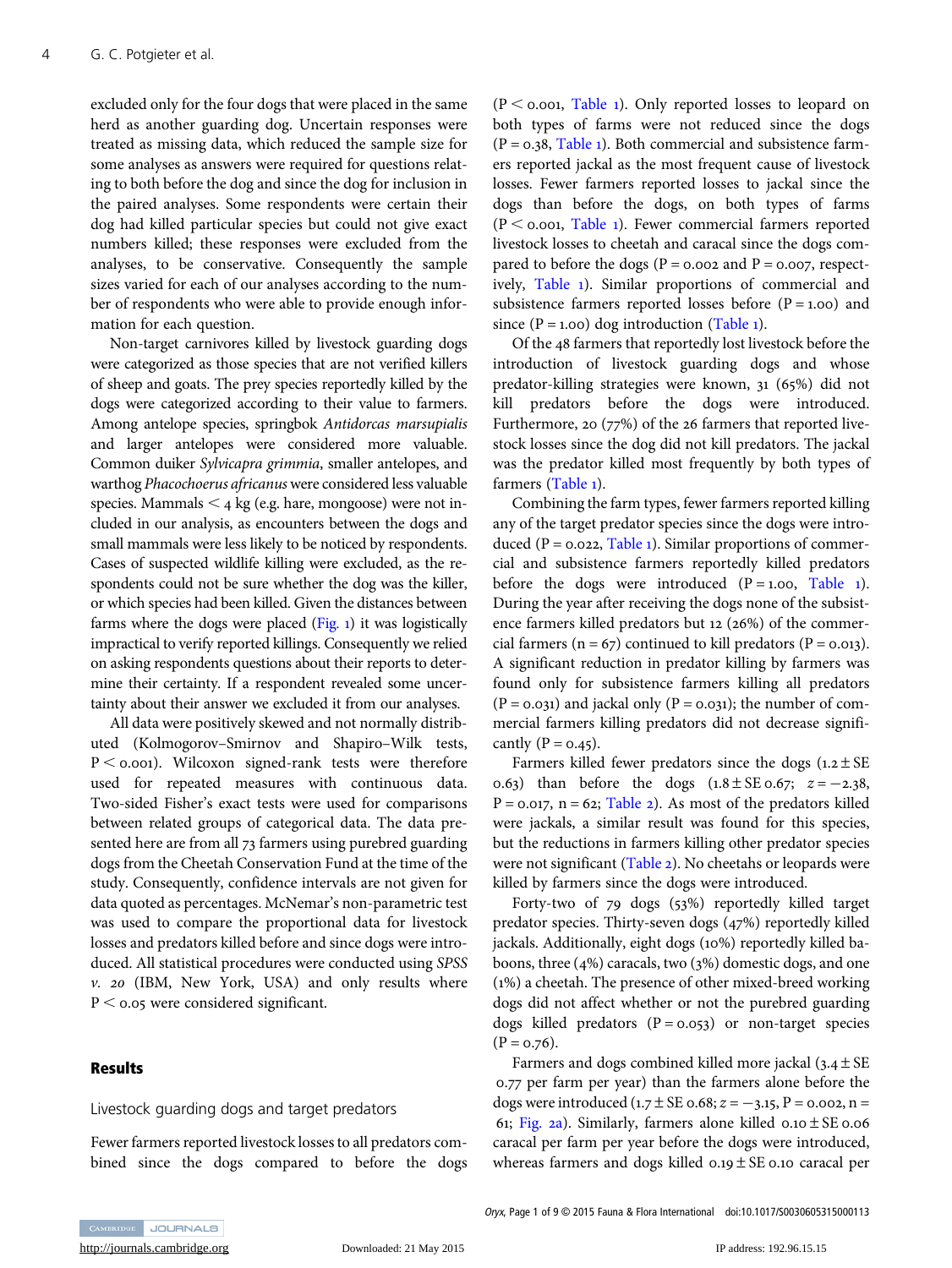|            |                                          | No. of predators (%)   |                           |                             |                            |                            |                     |  |
|------------|------------------------------------------|------------------------|---------------------------|-----------------------------|----------------------------|----------------------------|---------------------|--|
| Status     | Farm type (n)                            | All species            | Jackal<br>Canis mesomelas | Cheetah<br>Acinonyx jubatus | Caracal<br>Caracal caracal | Leopard<br>Panthera pardus | Baboon<br>Papio sp. |  |
|            | Reported livestock losses                |                        |                           |                             |                            |                            |                     |  |
| Before dog | All $(60)^1$                             | $51(85)$ <sup>**</sup> | 42 $(70)^{4}$             | $16(27)$ **                 | 15(25)                     | 5(8)                       | $7(12)^{*}$         |  |
| Since dog  | All $(60)^1$                             | $21(35)$ **            | $16(27)$ **               | $6(10)$ **                  | $4(7)$ <sup>**</sup>       | 2(3)                       | $0(0)^{*}$          |  |
| Before dog | Commercial (44)                          | 37 $(84)^{**}$         | 28 $(64)$ <sup>**</sup>   | $14(32)$ **                 | $11(25)^*$                 | 1(2)                       | $7(16)^{*}$         |  |
| Since dog  | Commercial (44)                          | 15(34)                 | $10(23)$ **               | $5(11)$ **                  | $3(7)^{4}$                 | 1(2)                       | $0(0)^{*}$          |  |
| Before dog | Subsistence (16)                         | $14(88)$ <sup>**</sup> | $14(88)$ <sup>**</sup>    | 2(13)                       | 4(25)                      | 4(25)                      | 0(0)                |  |
| Since dog  | Subsistence (16)                         | $6(38)$ **             | $6(38)$ **                | 1(6)                        | 1(6)                       | 1(6)                       | 0(0)                |  |
|            | Reported killing of predators by farmers |                        |                           |                             |                            |                            |                     |  |
| Before dog | All $(67)^2$                             | $21(31)^*$             | 19(28)                    | 4(6)                        | 4(6)                       | 1(2)                       |                     |  |
| Since dog  | All $(67)^2$                             | $12(18)^*$             | 12(18)                    | 0(0)                        | 2(3)                       | 0(0)                       |                     |  |
| Before dog | Commercial (47)                          | 15(32)                 | 13(28)                    | 3(6)                        | 4(9)                       | 0(0)                       |                     |  |
| Since dog  | Commercial (47)                          | 12(26)                 | 12(26)                    | 0(0)                        | 2(4)                       | 0(0)                       |                     |  |
| Before dog | Subsistence (20)                         | $6(30)^{*}$            | $6(30)^{*}$               | 1(5)                        | 0(0)                       | 1(5)                       |                     |  |
| Since dog  | Subsistence (20)                         | $0(0)^{*}$             | $0(0)^{*}$                | 0(0)                        | 0(0)                       | 0(0)                       |                     |  |

<span id="page-4-0"></span>TABLE 1 The number and proportion of commercial and subsistence farmers that reported livestock loss as a result of predation, and killing target carnivores, before and since the introduction of livestock guarding dogs.

<sup>1</sup>Of the original sample of 83, four dogs working with previously placed guarding dogs were excluded, and 19 respondents were uncertain when answering questions about livestock losses.

<sup>2</sup>Of the original sample of 83, 10 dogs placed on the same farm as previous guarding dogs were excluded, and six respondents were uncertain when answering questions about killing predators.

 $*P < 0.05$ ; \*\*,  $P < 0.01$ 

TABLE 2 The mean number of predators  $(\pm SE)$  killed by farmers before and since the introduction of livestock guarding dogs.

| <b>Status</b> | All predators $(n = 62)$ | Jackal $(n = 62)$ | Cheetah $(n = 67)$ | Caracal $(n = 66)$ | Leopard $(n = 67)$ |
|---------------|--------------------------|-------------------|--------------------|--------------------|--------------------|
| Before dog    | $1.8 \pm 0.67$           | $1.7 \pm 0.65$    | $0.2 \pm 0.17$     | $0.1 \pm 0.06$     | $0.02 \pm 0.015$   |
| Since dog     | $1.2 \pm 0.63$           | $1.2 \pm 0.63$    | 0.0                | $0.05 \pm 0.046$   | 0.0                |

 $*, P < 0.05$ 

farm per year since the dogs were introduced, but this result was not significant ( $z = -0.67$ , P = 0.50, n = 66; [Fig.](#page-5-0) 2b). A reverse, yet non-significant, trend was found for the two protected species. Farmers alone killed  $0.11 \pm SE$   $0.06$ cheetahs before the dogs were introduced, whereas since the dogs were introduced no farmers killed cheetahs and one dog killed one cheetah  $(0.02 \pm \text{SE 0.02 per farm per}$ year) that had jumped into the night-time livestock enclosure ( $z = -1.51$ , P = 0.13, n = 67; [Fig.](#page-5-0) 2c). A farmer killed one leopard  $(0.02 \pm \text{SE } 0.02 \text{ per farm per year})$  before the dogs were introduced, and no leopards were killed since the dogs were introduced  $(z = -1.00, P = 0.32, n = 67)$ .

### Livestock guarding dogs and non-target species

Two guarding dogs ( $n = 79$ ) killed non-target carnivore species; one killed a single bat-eared fox Otocyon megalotis and the other an unknown number of African wildcat Felis silvestris. Both of these dogs also killed predators that can threaten sheep and goats (one killed a baboon, the other a jackal and a caracal).

Eight dogs (10%) killed less valuable prey ( $0.1 \pm SE$  0.05 killed,  $n = 77$ ), and eight dogs (10%) killed more valuable prey ( $0.2 \pm$  SE 0.08 killed, n = 79). Reportedly only calves of the more valuable prey species (eland Tragelaphus oryx, kudu Tragelaphus strepsiceros and oryx Oryx gazella) were killed by these dogs. One dog killed both types of prey species. Thirteen of the 15 dogs reported to kill prey species also killed target predator species.

# Discussion

# Livestock guarding dogs and target predators

In broad terms the presence of livestock guarding dogs reduced the number of farmers reporting livestock losses to predators, and killing target predator species. Although subsistence farmers ceased killing predators after receiving their dogs, 26% of the commercial farmers continued to kill predators during the survey year. This result differs from studies in other African countries, which reported that commercial farmers expressed more positive attitudes than

Oryx, Page 1 of 9 © 2015 Fauna & Flora International doi:10.1017/S0030605315000113CAMBRIDGE JOURNALS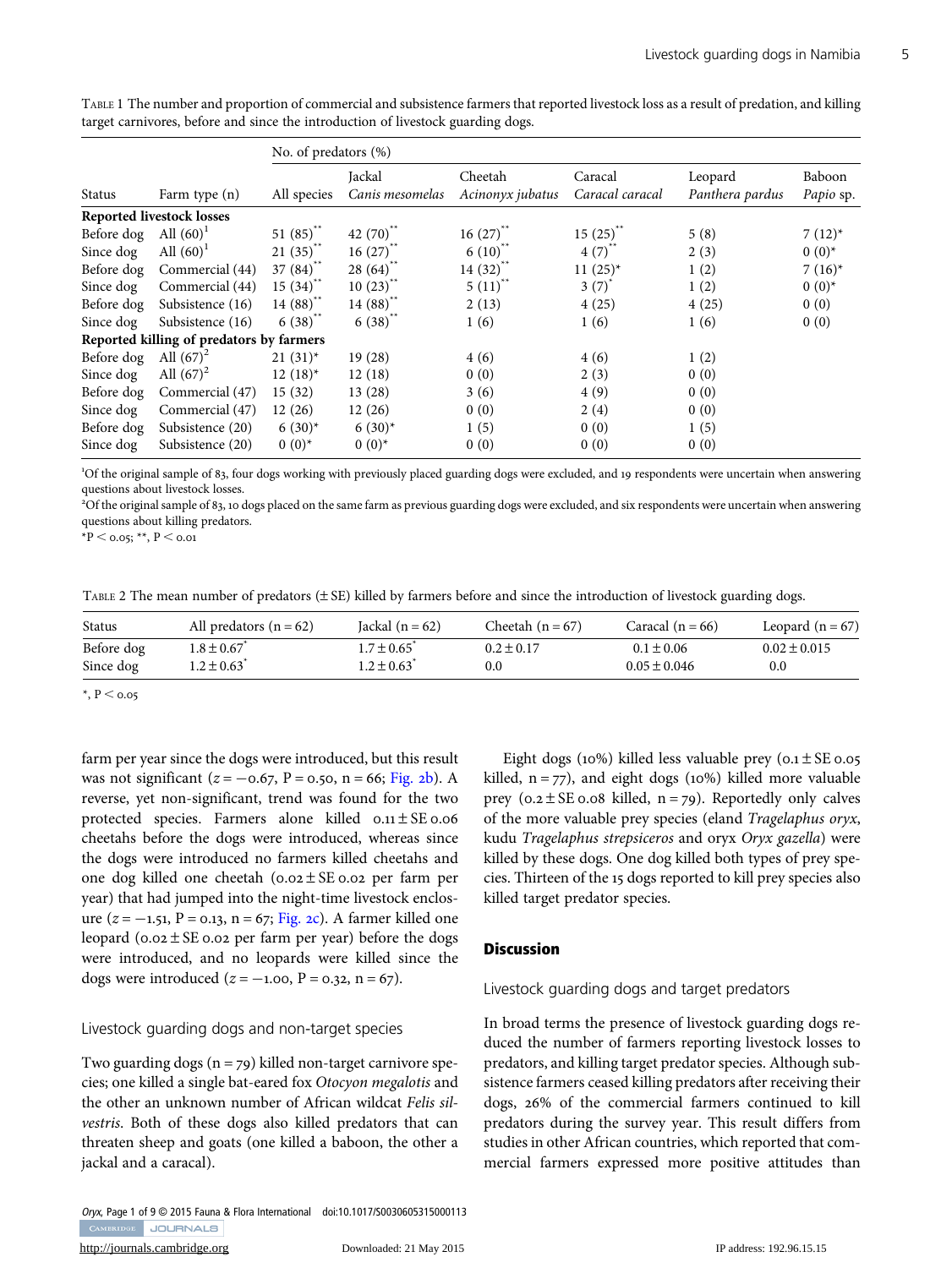<span id="page-5-0"></span>

FIG. 2 Numbers of jackal Canis mesomelas (a), caracal Caracal caracal (b) and cheetah Acinonyx jubatus (c) killed per farm per year, before and since the introduction of livestock guarding dogs on farms in Namibia (Fig. ). \*\* indicates a significant difference at  $P <$  0.01; error bars show  $\pm$  SE.

subsistence farmers towards predators (Romañach et al., 2007; Selebatso et al., 2008). However, our study included a relatively small number of subsistence farmers. The subsistence farmers relied entirely on the dogs to control predators, perhaps because they had limited resources for predator control. In Namibia and South Africa commercial farmers appear to be driven more by their perceptions of predators than actual livestock losses (Marker et al., 2003; Thorn et al., 2015). Consequently, introducing livestock guarding dogs should be part of a larger strategy to engage commercial livestock farmers to reduce killing of predators in this region.

By considering only 1 year before and 1 year after the introduction of livestock guarding dogs our study only provided a snapshot of the predator control methods used by responding farmers. Given the extensive placement of dogs in our study [\(Fig.](#page-2-0) 1), objective information on trends in predator populations on target farms was lacking. More intensive studies using data from multiple years before and after the introduction of dogs, including concurrent studies on predator populations, would provide a more complete picture.

The high level of tolerance found in this study among farmers for damage-causing predators is not necessarily representative of the overall level of tolerance in Namibia, which was reported to be lower in a previous study (Marker et al.,  $2003$ ). The farmers in the guarding dog programme represent a subset of farmers in the country (i.e. those that request assistance from carnivore conservation organizations). Consequently the results from the relatively predator-friendly farmers in this study must be applied with caution to the broader livestock farming community.

The reports of guarding dogs killing non-protected predator species challenge the portrayal of these dogs as non-lethal predator control, particularly for medium-sized predators (jackal and caracal in our study area). The net result of dog introduction was a significant increase in the killing of jackals, and a non-significant reduction in the killing of protected, larger-bodied predators (leopard and cheetah).

Our data relied on the honesty and recollection of the respondents, as the wide geographical distribution and number of dogs precluded independent monitoring. However, the widespread, independent reports of dogs killing predators (particularly jackals) presented here indicate that guarding dogs kill medium-sized predators more regularly than previously reported. Intensive monitoring of guarding dogs would be required to produce a more reliable estimate of numbers of predators killed, and to determine if guarding dogs selectively kill jackals that approach the livestock. The use of guarding dogs could thus be compared with other selective lethal control methods that target relatively abundant mesopredators.

In 2010 there was a spike in the incidence of rabies among domestic dogs in Namibia (Hassel, 2013), suggesting an increase in rabid jackals in the study year. Rabid jackals are likely to be unnaturally aggressive and fearless, which may make them more vulnerable to killing by guarding dogs than healthy jackals. However, none of the farmers in our study reported potential rabies infection in their guarding dogs, and eyewitness accounts of dogs killing jackals suggested that the jackals behaved normally.

Oryx, Page 1 of 9 © 2015 Fauna & Flora International doi:10.1017/S0030605315000113

CAMBRIDGE JOURNALS

<http://journals.cambridge.org> Downloaded: 21 May 2015 IP address: 192.96.15.15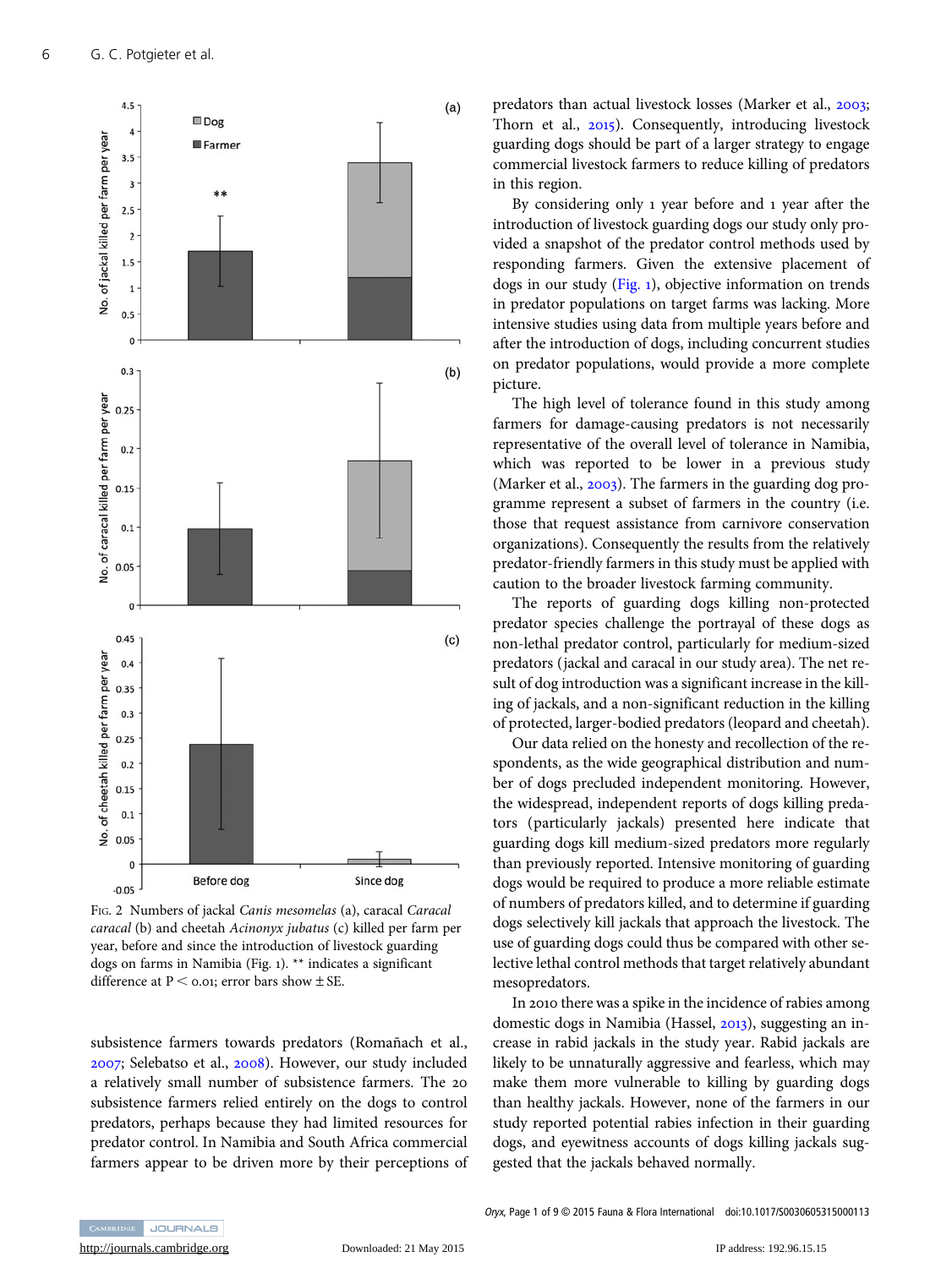<span id="page-6-0"></span>A previous study involving Namibian farmers showed a link between farmers perceiving the jackal as a problem species and perceiving the cheetah as a problem species (Marker et al., 2003). Introducing guarding dogs on Namibian farms where jackal and cheetah are reported to cause livestock losses may therefore increase farmers' tolerance of cheetahs by preventing livestock depredation and selectively killing jackals. Large-bodied apex predators such as cheetah and leopard are more threatened by retaliatory killing by farmers (Woodroffe & Ginsberg, 1998; Cardillo et al., 2004; Kissui, ) than mesopredators such as jackal and caracal, which are resilient to persecution (Inskip & Zimmermann, 2009; Thorn et al., 2015). Livestock guarding dogs therefore remain an important means of mitigating conflict between Namibian farmers and large carnivores, as in other countries (Urbigkit & Urbigkit, 2010; Lescureux & Linnell, 2014). However, large-breed guarding dogs must be used with caution in areas where smaller carnivores are threatened.

## Livestock guarding dogs and non-target species

Only two of the guarding dogs in this study  $(n = 79)$  were reported to kill non-target carnivore species. The relatively low impact of these dogs on non-target carnivores should be compared to that of other lethal control methods that the dogs may replace. A quantitative, comparative study is required to determine whether guarding dogs are more species specific than other lethal control methods.

The prevalence of guarding dogs reportedly killing prey species  $(18%)$  in this study was lower than the prevalence of guarding dogs chasing wildlife (46%) reported early in the Cheetah Conservation Fund's dog programme (Marker et al., 2005). Previous analyses of guarding dogs in this programme have found that wildlife-chasing behaviour is not linked to the age of the dog or the care provided by the farmer (Potgieter, 2011). Additionally, wildlife-chasing behaviour appears to be declining among dogs in the programme, as farmers are advised on dog-training techniques to correct this behaviour (Potgieter, 2011).

The numbers of animals reportedly killed by guarding dogs were relatively small. However, these figures represent minimum numbers killed, as we relied on respondents witnessing their dogs killing wildlife. On farms where the dogs did not work with herders, wildlife killings may have gone unnoticed by farmers. Dogs chasing and/or killing wildlife remains a concern, as the disturbance caused by the dogs will adversely affect prey populations, even if lethal encounters are rare (Gingold et al.,  $2009$ ; Cromsigt et al.,  $2013$ ). Guarding dogs used under less controlled conditions than those in our study could have a greater impact on prey populations; dogs used under such conditions must therefore be monitored, and their negative impacts reduced where possible.

We have shown that livestock guarding dogs in Namibia cannot be considered a non-lethal means of predator control, particularly with respect to medium-sized carnivores. However, as reported previously, we suggest that introducing guarding dogs may increase farmers' tolerance of larger carnivores such as the cheetah. Finally, some guarding dogs reportedly kill non-target species. Training farmers and herders to correct wildlife-chasing behaviour in guarding dogs thus remains essential. These factors should be considered carefully when introducing livestock guarding dogs to mitigate farmer–carnivore conflict.

# Acknowledgements

We thank the staff and volunteers at the Cheetah Conservation Fund for their assistance with the livestock guarding dog programme. In particular, we thank Gephardt Nikanor for assisting with data collection, and Matti Nghikembua for assistance with the map. Dr Anne Schmidt-Küntzel provided many helpful suggestions.

## References

- BALME, G.A., SLOTOW, R. & HUNTER, L.T.B. (2009) Impact of conservation interventions on the dynamics and persistence of a persecuted leopard (Panthera pardus) population. Biological Conservation, 142, 2681-2690.
- BANGS, E., JIMENEZ, M., NIEMEYER, C., FONTAINE, J., COLLINGE, M., KRSICHKE, R. et al. (2006) Non-lethal and lethal tools to manage wolf-livestock conflict in the northwestern United States. In Proceedings of the 22nd Vertebrate Pest Conference (eds R.M. Timm & J.M. O'Brien), pp. 7-16. University of California, Davis, USA.
- BREITENMOSER, U., ANGST, C., LANDRY, J.-M., BREITENMOSER-WÜRSTEN, C., LINNELL, J.D.C. & WEBER, J.-M. (2005) Non-lethal techniques for reducing depredation. In People and Wildlife: Conflict or Coexistence? (eds R. Woodroffe, S. Thirgood & A. Rabinowitz), pp. 49-61. Cambridge University Press, Cambridge, UK.
- CARDILLO, M., PURVIS, A., SECHREST, W., GITTLEMAN, J.L., BIELBY, J. & MACE, G.M. (2004) Human population density and extinction risk in the world's carnivores. PLoS Biology,  $2(7)$ , e197.
- CROMSIGT, J.P.G.M., KUIJPER, D.P.J., ADAM, M., BESCHTA, R.L., CHURSKI, M., EYCOTT, A. et al. (2013) Hunting for fear: innovating management of human–wildlife conflicts. Journal of Applied Ecology, 50, 544-549.
- DAWYDIAK, O. & SIMS, D.E. (2004) Livestock Protection Dogs: Selection, Care and Training, 2nd edition. Alpine Publications, Loveland, USA.
- GEHRING, T.M., HAWLEY, J.E., DAVIDSON, S.J., ROSSLER, S.T., CELLAR, A.C., SCHULTZ, R.N. et al. (2006) Are viable non-lethal management tools available for reducing wolf–human conflict? Preliminary results from field experiments. In Proceedings of the 22nd Vertebrate Pest Conference (eds R.M. Timm & J.M. O'Brien), pp. 2-6. University of California, Davis, USA.
- GEHRING, T.M., VERCAUTEREN, K.C. & LANDRY, J.-M. (2010) Livestock protection dogs in the 21st century: is an ancient tool relevant to modern conservation challenges? BioScience, 60, 299-308.

Oryx, Page 1 of 9 © 2015 Fauna & Flora International doi:10.1017/S0030605315000113CAMBRIDGE JOURNALS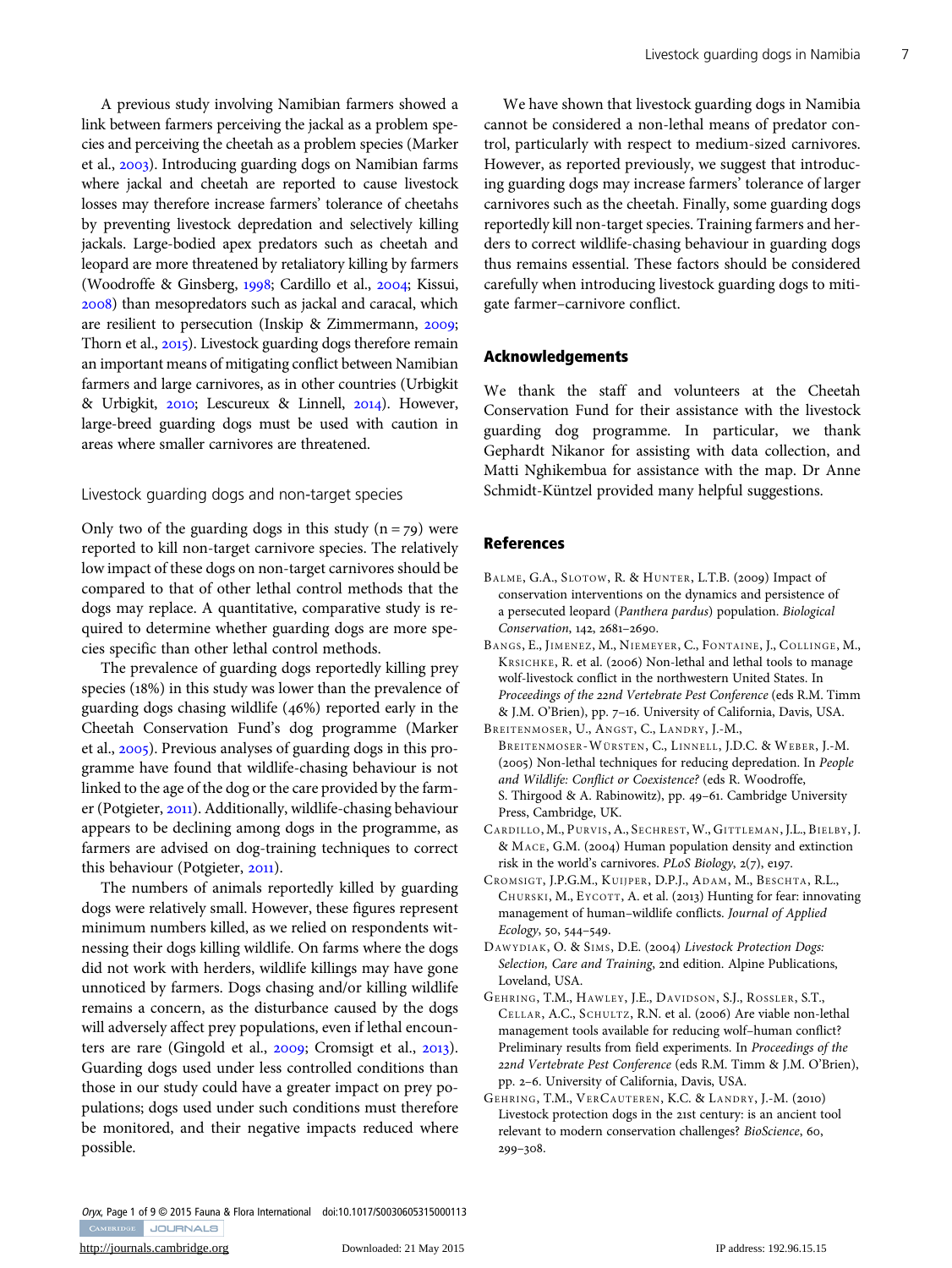<span id="page-7-0"></span>GINGOLD, G., YOM-TOV, Y., KRONFELD-SCHOR, N. & GEFFEN, E. (2009) Effect of guard dogs on the behaviour and reproduction of gazelles in cattle enclosures on the Golan Heights. Animal Conservation, 12, 155-162.

HASSEL, R. (2013) Rabies in Namibia with special reference to rabies in kudu antelope (Tragelaphus strepsiceros). Historical background of the disease and project proposal for the development of an oral vaccination method. In Proceedings of the Annual Scientific Veterinary Association of Namibia Congress 2013, pp. 1-22. Veterinary Association of Namibia, Windhoek, Namibia.

HUNTER, L.T.B. & BARRETT, P. (2011) A Field Guide to the Carnivores of the World. New Holland Publishers, London, UK.

INSKIP, C. & ZIMMERMANN, A. (2009) Human-felid conflict: a review of patterns and priorities worldwide. Oryx,  $43, 18-34$ .

KISSUI, B.M. (2008) Livestock predation by lions, leopards, spotted hyenas, and their vulnerability to retaliatory killing in the Maasai steppe, Tanzania. Animal Conservation, 11, 422-432.

LESCUREUX, N. & LINNELL, J.D.C. (2014) Warring brothers: the complex interactions between wolves (Canis lupus) and dogs (Canis familiaris) in a conservation context. Biological Conservation, 171,  $232 - 245.$ 

LORENZ, J.R. & COPPINGER, L. (1996) Raising and Training a Livestock-guarding Dog. Oregon State University Extension Service, Corvallis, USA.

MADDEN, F. & McQUINN, B. (2014) Conservation's blind spot: the case for conflict transformation in wildlife conservation. Biological Conservation, 178, 97-106.

MARKER, L.L., DICKMAN, A.J. & MACDONALD, D.W. (2005) Perceived effectiveness of livestock-guarding dogs placed on Namibian farms. Rangeland Ecology & Management, 58, 329-336.

MARKER, L.L., MILLS, M.G.L. & MACDONALD, D.W. (2003) Factors influencing perceptions of conflict and tolerance toward cheetahs on Namibian farmlands. Conservation Biology, 17, 1290-1298.

MARKER-KRAUS, L.L., KRAUS, D., BARNETT, D. & HURLBUT, S. (1996) Cheetah Survival on Namibian Farmlands, st edition. Cheetah Conservation Fund, Windhoek, Namibia.

MCMANUS, J.S., DICKMAN, A.J., GAYNOR, D., SMUTS, B.H. & MACDONALD, D.W. (2014) Dead or alive? Comparing costs and benefits of lethal and non-lethal human–wildlife conflict mitigation on livestock farms. Oryx. [Http://dx.doi.org/](http://dx.doi.org/10.1017/S0030605313001610)10.1017/ S0030605313001610

MILLER, B., DUGELBY, B., FOREMAN, D., MARTINEZ DEL RIO, C., NOSS, R., PHILLIPS, M. et al. (2001) The importance of large carnivores to healthy ecosystems. Endangered Species UPDATE, 18,  $202 - 210$ .

MINISTRY OF ENVIRONMENT AND TOURISM (1975) Nature Conservation Ordinance No. 4 of 1975. [Http://www.environment](http://www.environment-namibia.net/tl_files/pdf_documents/legal/acts/Nature%20Conservation%20Ordinance%20No%204%20of%201974.pdf)[namibia.net/tl\\_files/pdf\\_documents/legal/acts/Nature%](http://www.environment-namibia.net/tl_files/pdf_documents/legal/acts/Nature%20Conservation%20Ordinance%20No%204%20of%201974.pdf)20Conservation %20[Ordinance%](http://www.environment-namibia.net/tl_files/pdf_documents/legal/acts/Nature%20Conservation%20Ordinance%20No%204%20of%201974.pdf)20No%204%200f%201974.pdf [accessed 27 February 2015].

NAIDOO, R., STUART-HILL, G., WEAVER, L.C., TAGG, J., DAVIS, A. & DAVIDSON, A. (2010) Effect of diversity of large wildlife species on financial benefits to local communities in northwest Namibia. Environmental and Resource Economics, 48, 321-335.

ODENDAAL, W. (2005) Our Land We Farm: An Analysis of the Namibian Commercial Agricultural Land Reform Process. Legal Assistance Centre, Windhoek, Namibia.

POTGIETER, G.C. (2011) The effectiveness of livestock guarding dogs for livestock production and conservation in Namibia. MSc thesis. Nelson Mandela Metropolitan University, Port Elizabeth, South Africa.

POTGIETER, G.C., MARKER, L.L., AVENANT, N.L. & KERLEY, G.I.H. (2013) Why Namibian farmers are satisfied with the performance of their livestock guarding dogs. Human Dimensions of Wildlife, 18,  $403 - 415$ 

REDPATH, S.M., BHATIA, S. & YOUNG, J. (2015) Tilting at wildlife: reconsidering human-wildlife conflict. Oryx, 49, 222-225.

RICHARDSON, J.A. (1998) Wildlife utilization and biodiversity conservation in Namibia: conflicting or complementary objectives? Biodiversity and Conservation, 7, 549-559.

RIGG, R., FINDO, S., WECHSELBERGER, M., GORMAN, M.L., SILLERO-ZUBIRI, C. & MACDONALD, D.W. (2011) Mitigating carnivore–livestock conflict in Europe: lessons from Slovakia. Oryx,  $45, 272 - 280.$ 

RIPPLE, W.J., ESTES, J.A., BESCHTA, R.L., WILMERS, C.C., RITCHIE, E. G., HEBBLEWHITE, M. et al. (2014) Status and ecological effects of the world's largest carnivores. Science, 343, 1241484.

ROMAÑACH, S.S., LINDSEY, P.A. & WOODROFFE, R. (2007) Determinants of attitudes towards predators in central Kenya and suggestions for increasing tolerance in livestock dominated landscapes.  $Oryx$ , 41, 185-195.

SELEBATSO, M., MOE, S.R. & SWENSON, J.E. (2008) Do farmers support cheetah Acinonyx jubatus conservation in Botswana despite livestock depredation? Oryx, 42, 430-436.

SEPÚLVEDA, M.A., SINGER, R.S., SILVA-RODRÍGUEZ, E.A., STOWHAS, P. & PELICAN, K. (2014) Domestic dogs in rural communities around protected areas: conservation problem or conflict solution? PLoS ONE,  $9(1)$ , e86152.

SHIVIK, J.A. (2006) Tools for the edge: what's new for conserving carnivores. BioScience, 56, 253-259.

SILLERO-ZUBIRI, C. & LAURENSON, M.K. (2001) Interactions between carnivores and local communities: conflict or co-existence? In Carnivore Conservation (eds J.L. Gittleman, S.M. Funk, D.W. Macdonald & R.K. Wayne), pp. 282-312. Cambridge University Press, Cambridge, UK.

SILVA-RODRÍGUEZ, E.A. & SIEVING, K.E. (2012) Domestic dogs shape the landscape-scale distribution of a threatened forest ungulate. Biological Conservation, 150, 103-110.

SKINNER, J.D. & CHIMIMBA, C.T. (2005) The Mammals of the Southern African Subregion. Cambridge University Press, Cambridge, UK.

STADLER, H. (2006) Historical perspective on the development of problem animal management in the Cape Province. In Prevention is the Cure. Proceedings of a workshop on Holistic Management of Human–Wildlife Conflict in the Agricultural Sector of South Africa (eds B. Daly, H. Davies-Mostert, W. Davies-Mostert, S. Evans, Y. Friedman, N. King et al.), pp. 11-16. Endangered Wildlife Trust, Western Cape, South Africa.

THORN, M., GREEN, M., DALERUM, F., BATEMAN, P.W. & SCOTT, D. M. (2012) What drives human–carnivore conflict in the North West Province of South Africa? Biological Conservation, 150, 23-32.

THORN, M., GREEN, M., MARNEWICK, K. & SCOTT, D.M. (2015) Determinants of attitudes to carnivores: implications for mitigating human-carnivore conflict on South African farmland. Oryx, 49,  $270 - 277.$ 

TREVES, A. & KARANTH, K.U. (2003) Human-carnivore conflict and perspectives on carnivore management worldwide. Conservation  $Biology, 17, 1491-1499.$ 

TREVES, A. & NAUGHTON-TREVES, L. (2005) Evaluating lethal control in the management of human–wildlife conflict. In People and Wildlife: Conflict or Coexistence? (eds R. Woodroffe, S. Thirgood & A. Rabinowitz), pp. 86-106. Cambridge University Press, Cambridge, UK.

URBIGKIT, C. & URBIGKIT, J. (2010) A review: the use of livestock protection dogs in association with large carnivores in the Rocky Mountains. Sheep & Goat Research Journal, 25, 1-8.

Oryx, Page 1 of 9 © 2015 Fauna & Flora International doi:10.1017/S0030605315000113

CAMBRIDGE JOURNALS